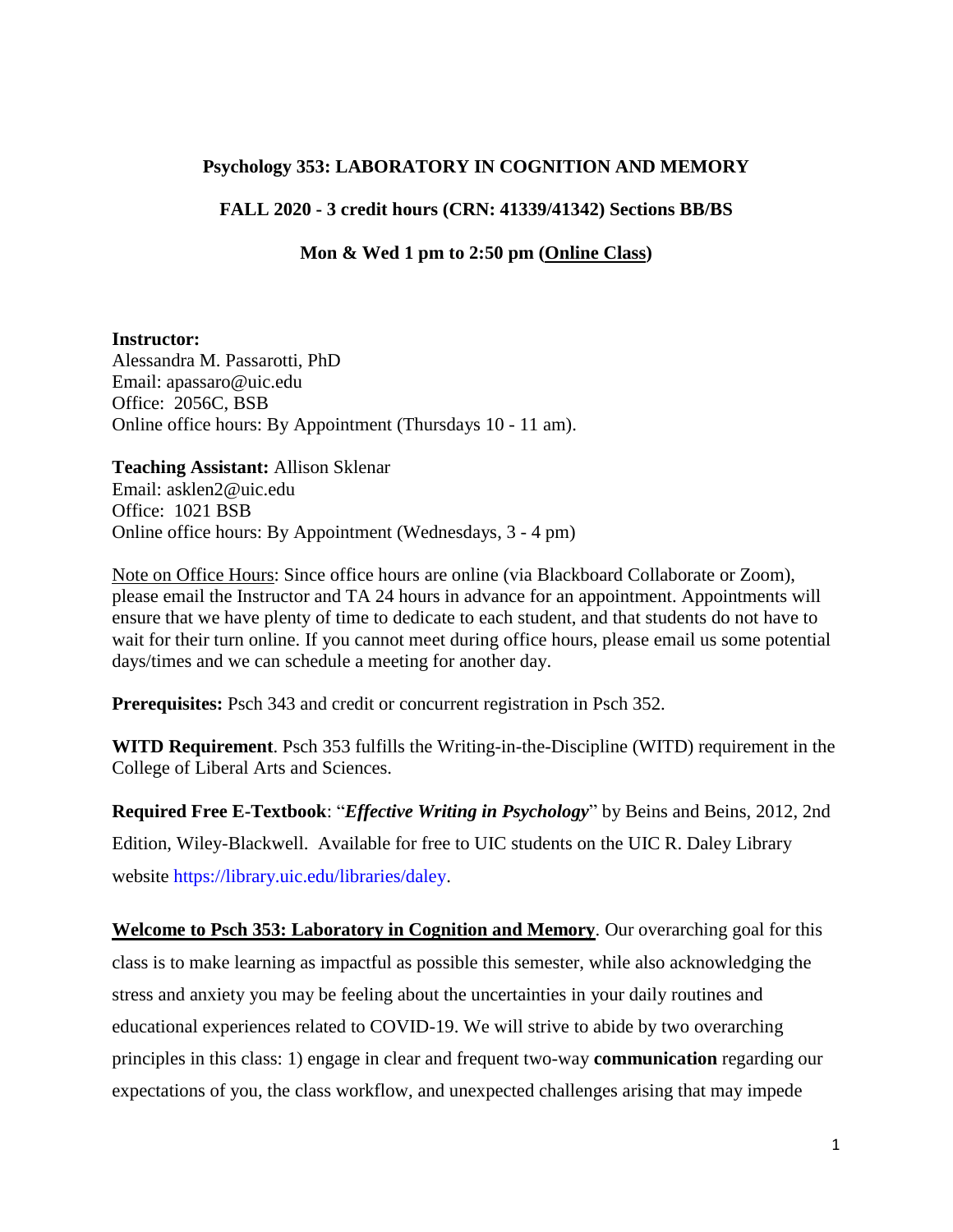your participation in required class sessions, including exams, or timely completion of assignments; 2) build an **inclusive learning community** in which we all abide by the same ground rules and ethical code of conduct. We look forward to connecting with you this semester. We will do our best to support your learning experience by listening to your needs and by conducting this course with compassion, empathy, and patience.

**Our Inclusive Learning Environment**. UIC values diversity and inclusion. We will do our best to make every student feel welcome, engaged, and respected for their opinions. Regardless of age, disability, ethnicity, race, gender, gender identity, sexual orientation, socioeconomic status, geographic background, religion, political ideology, language, or culture, we expect all members of this class to contribute to a respectful, welcoming, and inclusive environment for every other member of our class. If there are aspects of the instruction or design of this course that result in barriers to your inclusion, engagement, accurate assessment or achievement, please notify the Instructor as soon as possible.

**Course Description.** This course is a "Practicum" in Cognitive Psychology research, and includes both an online lecture and an online research laboratory format. **Course and Learning Goals** are detailed in Blackboard under About this Course. **By the end of this course you will have learned essential skills necessary for scientific research.** The Instructor and TA have years of experience conducting psychology and cognitive neuroscience research, and are very happy to mentor and guide you as you train to become a scientist! During this course we will review and discuss research on memory and learning, executive functions, face processing, mental imagery and linguistic processes. Students will participate in cognitive experiments, will analyze the collected data, and write up scientific reports. Moreover, students will learn to critically read and understand scientific articles, to write scientific communications in **APA style**, to design and conduct a cognitive psychology project, to analyze data and present the results in a scientific format. For the Final project, students will work in teams (in groups of 3-5 students) to design their own research project, collect and analyze data, write up a scientific paper, and give a scientific presentation at an online mini-conference during finals week.

**"Synchronous" Class Format**. This is a "synchronous" online class. This means that for the majority of meetings we will have **"live" online classes, on M/W from 1 to 2:50 pm**. If needed,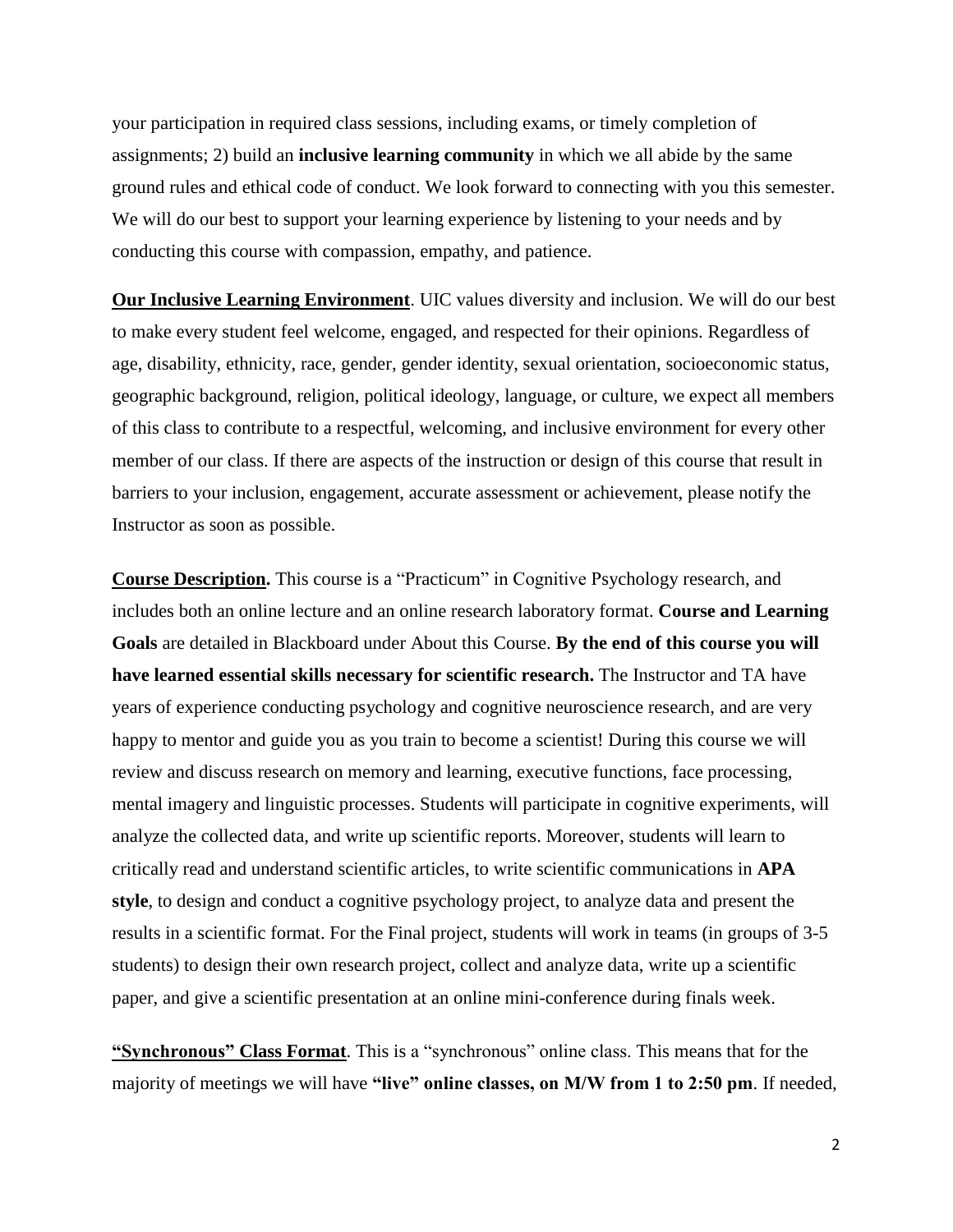there may be a few pre-recorded classes. Students will be informed in advance when this the case. Lectures will cover the Instructor's lectures notes and weekly learning goals, assigned materials, class and research activities. **To join the live class please click on "Collaborate". You will then be prompted to join the class session**. When lessons are recorded they will be available by class time in Collaborate, under "Recordings".

NOTE: We will usually be recording the synchronous class sessions for students who are unable to attend synchronously. The recording feature for others is disabled so that no one else will be able to record this session. The recorded class sessions will be posted on our Blackboard class website unless otherwise notified. If you have privacy concerns and do not wish to appear in the recording, turn OFF your video and notify the Instructor in writing (via email) asap and prior to the next class session. If you would like to ask a question, you may do so privately through the chat feature by addressing your question to me or the TA only (and not to "everyone"), or you may contact me or your TA by another private method, which we will agree upon in advance of class. If you have questions or concerns about this video recording policy, please contact the Instructor before the end of the first week of class.

**Online Attendance.** Studies show that students who attend class regularly learn more and do better with the class**.** Attendance is highly recommended, in order to be more engaged with the class community, learn about the class experiments and report writing, and be fully engaged with the class research activities. The class experiments and group projects will provide opportunities for students to learn both how to be an experimenters and a research participant. If a student cannot be a research participant for the class experiments for a valid reason, an alternative assignment will be assigned.

**E-mail Communications.** E-mail is the best way to reach us! Please email us with any questions or concerns you may have about the course and study materials. *Prompt communication is a smart strategy to ensure that we can help you effectively*! When you contact us by email please include "psch 353" in the subject line, and indicate some possible dates/times for meeting. We will check emails during weekdays, M - F (9 am to 5 pm) and will return your email within 24 -48 hours.

**Communicating in Online Classes.** We understand that it is much easier to talk and ask questions during a face-to-face class than during an online class. However, we are trying to recreate the in-person class interactions as much as possible. Please do not feel intimidated, your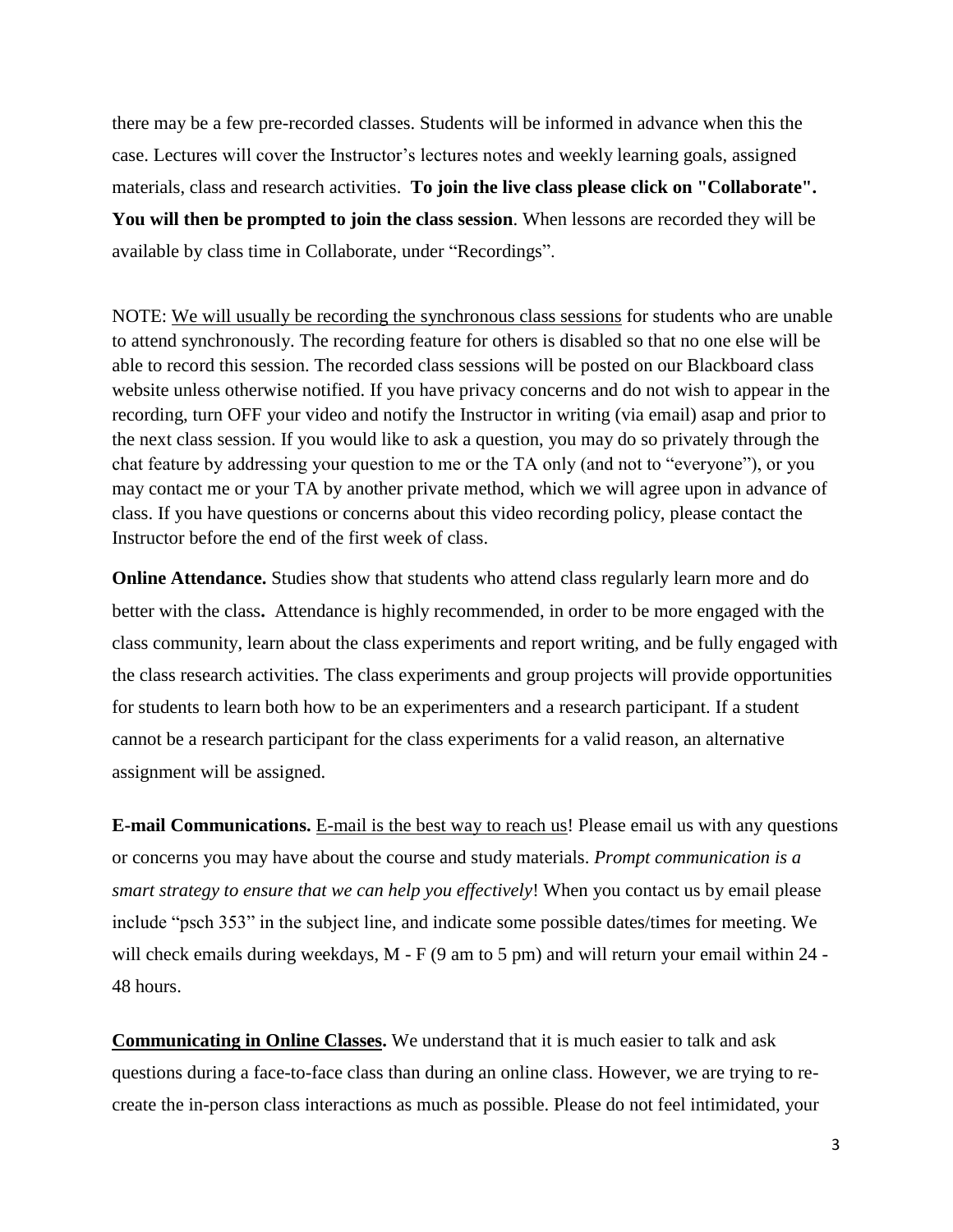questions and comments are always very welcome! The Instructor will often ask if there are any questions and leave some time for students to ask them. Please use your microphone as much as possible for questions. The instructor will also answer the Blackboard chat messages during times set aside for this purpose. While we want to ensure that everybody feels included and respected during our classes, also please be respectful toward others while asking/answering questions or making comments. Everybody in class is asked to please be kind to one another, and keep an open mind about different cultural aspects, different points of views and scientific opinions. Actions, text messages and talks that are disrespectful to students or the Instructor, and that disrupt the classroom will not be tolerated, and will be reported to the appropriate UIC officials.

**Blackboard.** Our Blackboard course site ([\(http://blackboard.uic.edu\)](http://blackboard.uic.edu/) has been organized to facilitate both access to course materials and to a broad array of UIC campus resources and community information such as advising support, online events, health and wellness tools, etc. The information is provided at the university, college, and department/course levels to help you more efficiently navigate to the resources and tools you need to be successful in your courses this semester. Students are expected to log into the course site regularly to learn about any developments related to the course as well as to upload assignments and communicate with classmates. For all technical questions about Blackboard, email ACCC Learning Technology Solutions at [LTS@uic.edu.](mailto:LTS@uic.edu)

Please check these important Blackboard folders on the Main Menu page:

- **Syllabus.** A very detailed class syllabus includes course requirements, assignments and grading policies, as well as the weekly schedule and topics. Please read the syllabus carefully and let us know if you have any questions.
- **Getting Started.** This folder contains general information about Blackboard, technical requirements, general UIC resources, online etiquette guidelines, and getting started.
- **About this Course.** This folder contains general information about the Course content and organization, the course learning objectives, and information about the Instructor and TAs.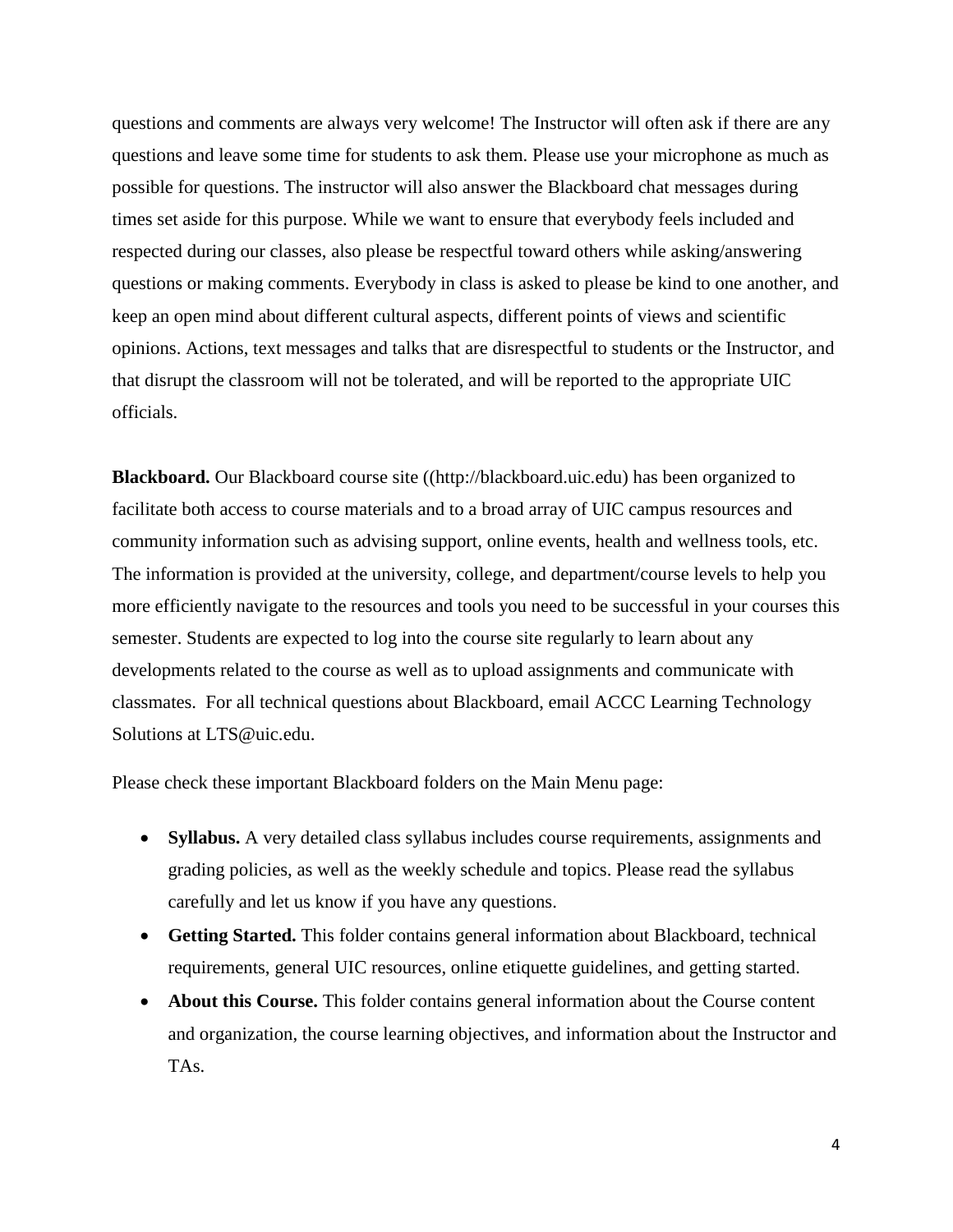- **Weekly Content Folder.** Lecture notes, assignment instructions, and class materials are posted on Blackboard every week, under the folder "Weekly Content" (weeks 1-15). Please check this folder at the beginning of each week to know what you need to work on that week!
- **Class Announcements.** Please check Class Announcements regularly, in order to be upto-date with all the important information for the class.
- **Discussion Forum.** A Discussion Forum with a new topic question posted bi-weekly (or as needed), will be a useful tool to engage students in guided class discussions. The forum is also a chance for students to get to know each other better and share ideas. A few of the discussion forum questions will be graded (see syllabus), or may be part of an extra-credit opportunity. Students will be informed in advance when this is the case.
- Additional folders are going to be created for **Reports, Final paper** instructions etc.

#### **COURSE REQUIREMENTS AND GRADES.**

The final grade will be obtained from scores on 3 laboratory reports, discussion forum activities, one final paper and final presentation (which you will work on with your team), and class/research participation. There will be also a few extra-credit opportunities. After you receive your scores and our feedback on various assignments, please reach out to the TAs and Instructor if you have questions or want to receive more feedback or advice on future assignments.

**Three APA-Style Lab Reports.** Following each of the three class labs, the student will progressively add sections to an APA-style empirical report. Lab Report 1 will require: a title page, methods and results section; Lab Report 2 will require: a title page, introduction, methods section, results and references; Lab Report 3 will require: a title page, abstract, introduction, methods, results, discussion and references. For each lab report a reading may be assigned, that needs to be briefly discussed in the report. **For each lab report students can turn in an optional second draft,** if they want to improve their score.

**Research Project: Final Paper and Final Presentation.** Under the Instructor's and TA's mentoring, each student will work as part of a team in order to: a) formulate viable research questions (i.e., study hypotheses); b) design a research study; c) collect research data (from at least 15 participants); d) analyze the collected data; e) present/discuss the results in a **10-page**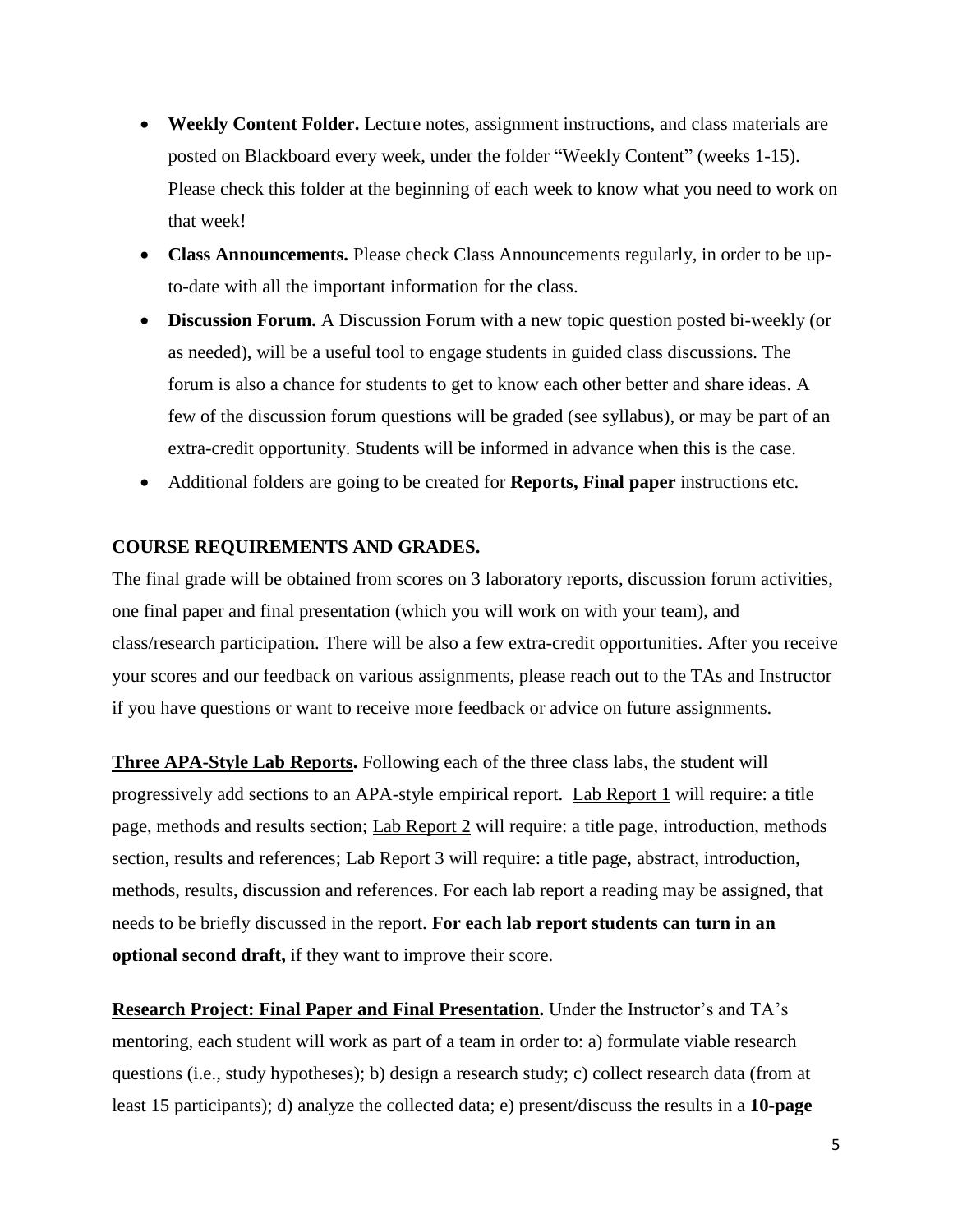**final paper**; f) give a final **oral presentation**. Instructions for the final paper and presentation will be posted on Blackboard during the semester and will be further explained in class.

**Extra-credit Paper**. There will be an extra-credit paper opportunity (1 and ½ page paper; 6 points) due by 11/30, midnight.

**Discussion Forum.** A few of the discussion forum questions will be graded (see syllabus), or may part of an extra-credit opportunity. Students will be informed in advance when this is the case.

**Attendance and Participation in Research Activities.** This online class will provide, as much as possible, 'hands-on' experience with cognitive psychology research. Your class attendance and engagement in research activities is essential to your success. In addition to attending the synchronous (live) class sessions, each student will be expected to devote additional time outside of class working on assignments, readings, actively participating in the online discussion board, and in the group project work. While the group research project is a team effort, every student will be evaluated based on their effort and engagement in the research and writing activities. **Meeting online and working with your team on your research project and final paper are essential in order to do well in this class.**

Make-up Assignments. Make-up assignments will be granted only in case of family emergencies, illness, catastrophes or valid events, that will need to be documented (e.g., doctor's note; a relative's death certificate; religious holiday). Students need to contact the Instructor and TA, before the assignment is due. No make-ups are offered for extra-credit opportunities.

Policy on late work. For the paper assignment late papers will be accepted but 10% of the points will be deducted for each day past the deadline. Both week and weekend days count as late days. For example, if an assignment is turned in 3 days late a 30% penalty will be applied to the paper grade, even if two of these days are saturday and sunday. Late assignments may not have a penalty in case of personal/family emergencies or catastrophes or for valid events (e.g., religious holidays) that will need to be documented. Late work is not accepted for extra-credits.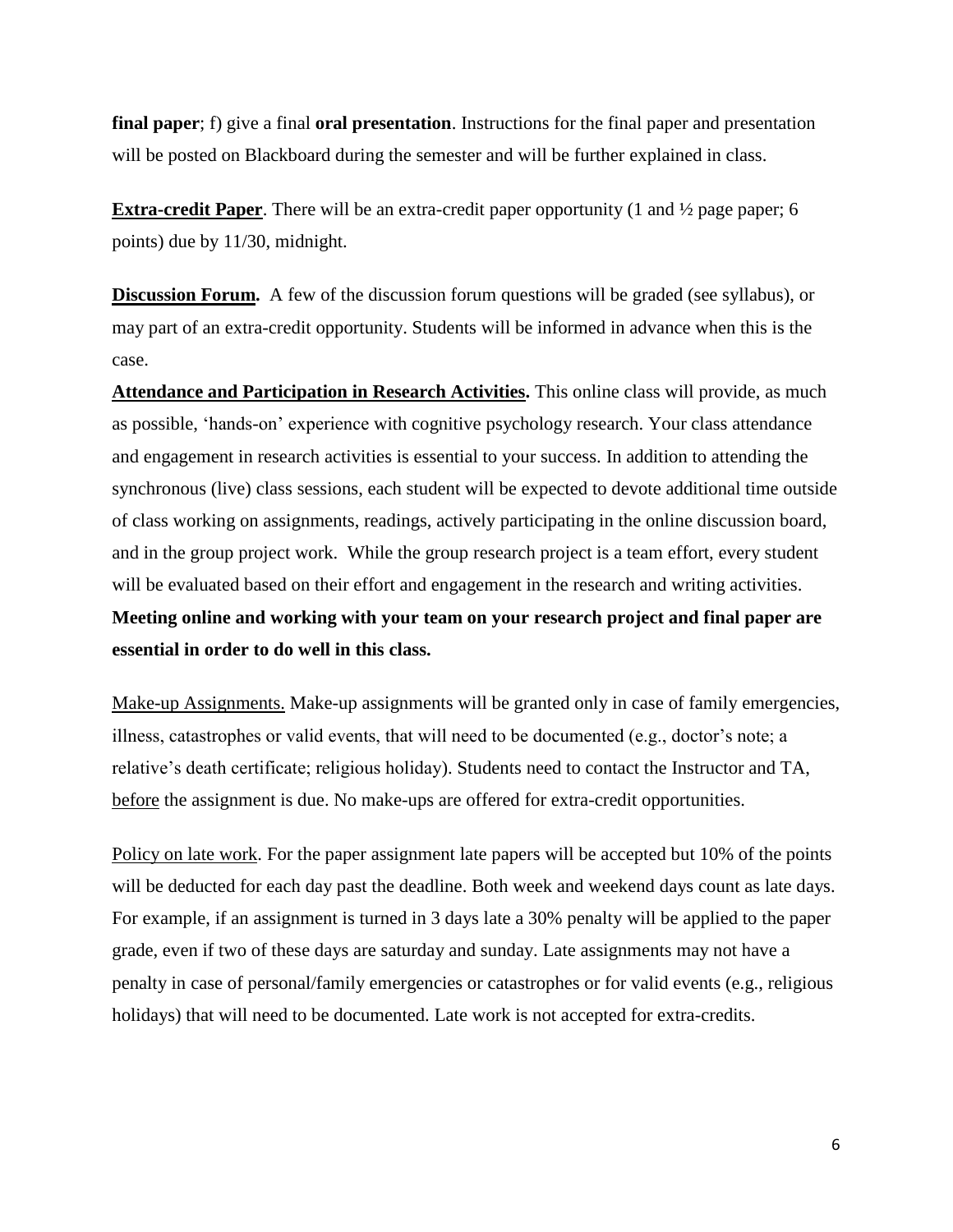| <b>Course Requirements</b>          | Points | <b>Grade Percent</b> |  |
|-------------------------------------|--------|----------------------|--|
| Lab Report 1 and optional           | 20     | 6%                   |  |
| second draft                        |        |                      |  |
| Lab Report 2 and optional           | 40     | 11%                  |  |
| second draft                        |        |                      |  |
| Lab Report 3 and optional           | 60     | 17%                  |  |
| second draft                        |        |                      |  |
| <b>Final Research Project</b>       | 50     | 14%                  |  |
| Presentation (group work)           |        |                      |  |
| <b>Final Research Project Paper</b> | 120    | 35%                  |  |
| (group work)                        |        |                      |  |
| <b>Research Participation</b>       | 40     | 11%                  |  |
| Discussion Forum: 4 graded          | 20     | 6%                   |  |
| questions                           |        |                      |  |
| Total                               | 350    | 100%                 |  |

**GRADING POLICY:** Final grades will be determined by total points as follows:

| Grade             | Points      |
|-------------------|-------------|
| A: 90 to 100%     | $315 - 350$ |
| B: 80 to 89%      | $280 - 314$ |
| C: 70 to 79%      | $245 - 279$ |
| D: $60$ to $69\%$ | $210 - 244$ |
| $F: 0$ to 59%     | $0 - 209$   |

**All points obtained from exams and assignments, as well as extra credit points, are added up, as a simple addition, to obtain the final grade**. Extra credit points are added to the total score (for instance, if a student has a total score of 310 from exams and assignments, and has also collected 15 extra-credit points, their total score is 325/350, which would result in an A). Regarding the final grade, if a final sum of points is at least .5 away from the next higher raw point, it will be rounded up to the next higher point (e.g., 330.5 will be rounded up to 331).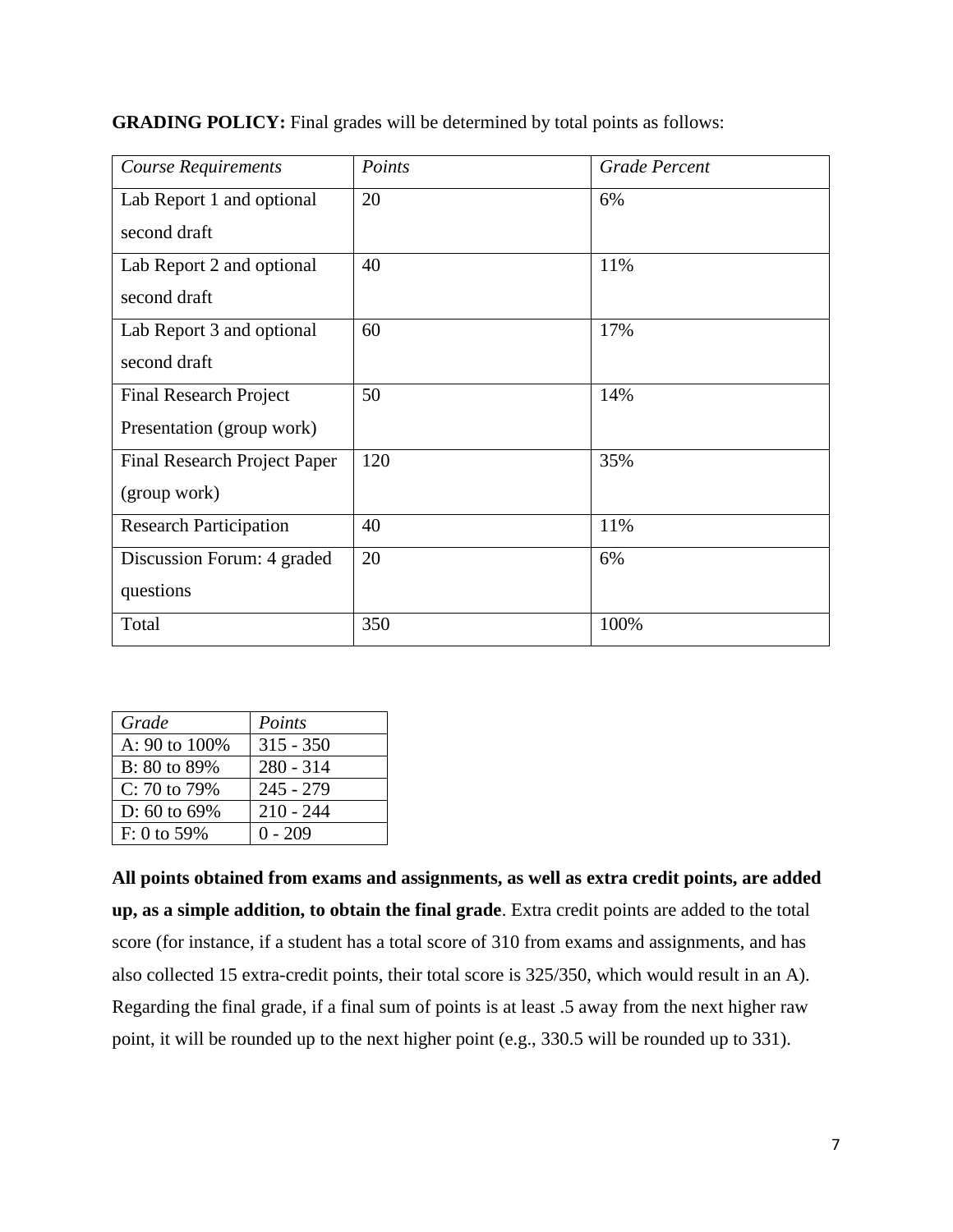**Note on the "Incomplete" option**: **Following departmental guidelines, Incompletes are granted only for a documented personal or family emergency towards the end of the semester, that prevent a student from attending class and completing the last few assignments**. Incompletes are not given to students who have failed to regularly turn in their work from the beginning of classes, or throughout the semester. Incompletes are granted as a result of a prompt and comprehensive conversation with the Instructor, and are never given on a very short notice or at the last moment. The student needs to discuss their emergency with the Instructor asap, and at least a week before the end of the classes, to agree on a plan for finishing their assignments in a timely fashion. Failure to communicate promptly with the Instructor will result in the Instructor not granting an Incomplete.

**Disability Services Notification.** Students who have a **letter of accommodation** (LOA) should email the Instructor by the end of the first week, and provide a pdf of the letter, so that we can start planning on the best way to help. UIC is committed to full inclusion and participation of people with disabilities in all aspects of university life. Students who face or anticipate disabilityrelated barriers while at UIC should connect with the **Disability Resource Center (DRC) at [drc@uic.edu,](mailto:drc@uic.edu) or at (312) 413-2183 (voice) or (312) 413- 0123 (TDD**) to create a plan for reasonable accommodations. In order to receive accommodations, students must disclose disability to the DRC, complete an interactive registration process with the DRC, and provide their course instructor with a Letter of Accommodation (LOA). Course instructors in receipt of an LOA will work with the student and the DRC to implement approved accommodations [http://www.uic.edu/depts/oar/campus\\_policies/disability\\_notification.html.](http://www.uic.edu/depts/oar/campus_policies/disability_notification.html)

**Holidays and Religious Days of Special Observance**. Please let us know if you need to miss class or need to reschedule and exam due to a religious holiday. See [https://oae.uic.edu/religious](https://oae.uic.edu/religious-calendar/)[calendar/.](https://oae.uic.edu/religious-calendar/)

**Our UIC Community Agreement.** By submitting your assignments for grading you acknowledge these terms, you declare that your work is solely your own, and you promise that, unless authorized by the instructor or proctor, you have not communicated with anyone in any way during an exam or other online assessment. Let's embrace what it means to be a UIC community member and together be committed to the values of integrity. Let us commit to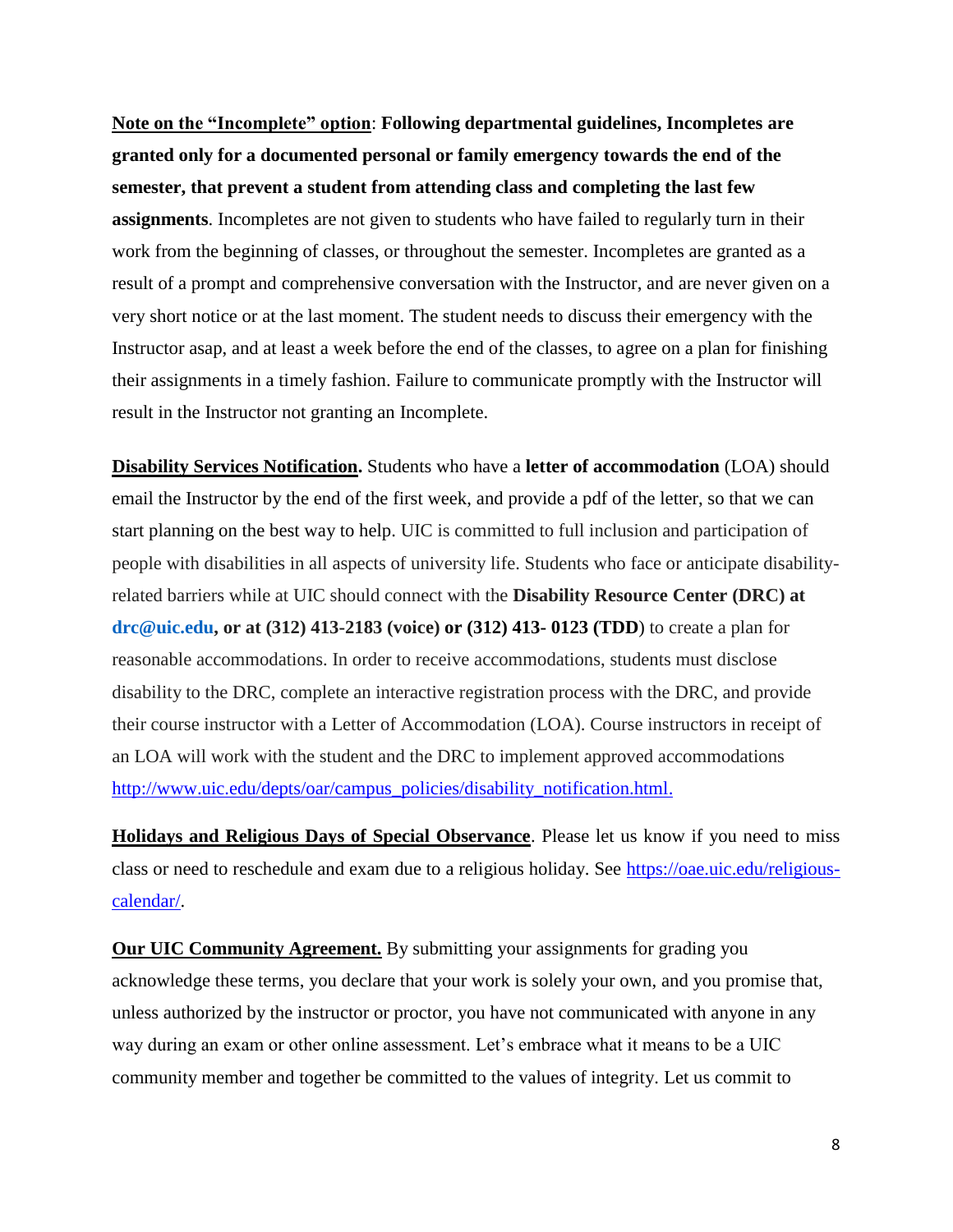upholding a class "**Honor Code**" in which we trust one another and engage only in behaviors that reflect our community standards of academic integrity.

**Academic Integrity, Cheating or Plagiarism - Student Community Standards.** UIC is an academic community committed to providing an environment in which research, learning, and scholarship can flourish and in which all endeavors are guided by academic and professional integrity. In this community, all members including faculty, administrators, staff, and students alike share the responsibility to uphold the highest standards of academic honesty and quality of academic work so that such a collegial and productive environment exists. As a student and member of the UIC community, you are expected to adhere to the [Community Standards](https://dos.uic.edu/community-standards/) of integrity, accountability, and respect in all of your academic endeavors. When [accusations of](https://dos.uic.edu/community-standards/academic-integrity/)  [academic dishonesty](https://dos.uic.edu/community-standards/academic-integrity/) occur, the Office of the Dean of Students investigates and adjudicates suspected violations of this student code. Unacceptable behavior includes cheating, unauthorized collaboration, fabrication or falsification, plagiarism, multiple submissions without instructor permission, using unauthorized study aids, coercion regarding grading or evaluation of coursework, and facilitating academic misconduct. What is plagiarism? A student who submits a paper (or parts of a paper) that they or others wrote for other classes, or a paper which in whole or part has been written by someone else, or which contains passages quoted or is paraphrased from another's work without acknowledgement (quotation marks, citation, etc.) is committing plagiarism. Maintain your integrity when completing assignments. To avoid plagiarism, summarize content and concepts in your own words, and cite all the sources you use! If you are unsure about what constitutes plagiarism ask the Instructor and TA, and they will help you. Students who plagiarize work may be subject to various disciplinary actions, including a failing grade on a particular assignment, failure of the entire course, and possible expulsion from the university. Please refer to the UIC Student Handbook [\(https://dos.uic.edu/wp](https://dos.uic.edu/wp-content/uploads/sites/262/2019/01/FINAL-VERSION-2019.pdf)[content/uploads/sites/262/2019/01/FINAL-VERSION-2019.pdf\)](https://dos.uic.edu/wp-content/uploads/sites/262/2019/01/FINAL-VERSION-2019.pdf) and the Student Disciplinary Policy [\(https://dos.uic.edu/wp-content/uploads/sites/262/2020/01/DOS\\_Student-Disciplinary-](https://dos.uic.edu/wp-content/uploads/sites/262/2020/01/DOS_Student-Disciplinary-Policy-2020.pdf)[Policy-2020.pdf\)](https://dos.uic.edu/wp-content/uploads/sites/262/2020/01/DOS_Student-Disciplinary-Policy-2020.pdf) for specific rules regarding these matters./.5wshgq

**Respect for Copyright**. Please protect the integrity of all course materials and content. By enrolling in this course, you agree to honor this request. Be mindful of the hard work and time that instructors and TAs put into creating course materials such as exam and quiz questions,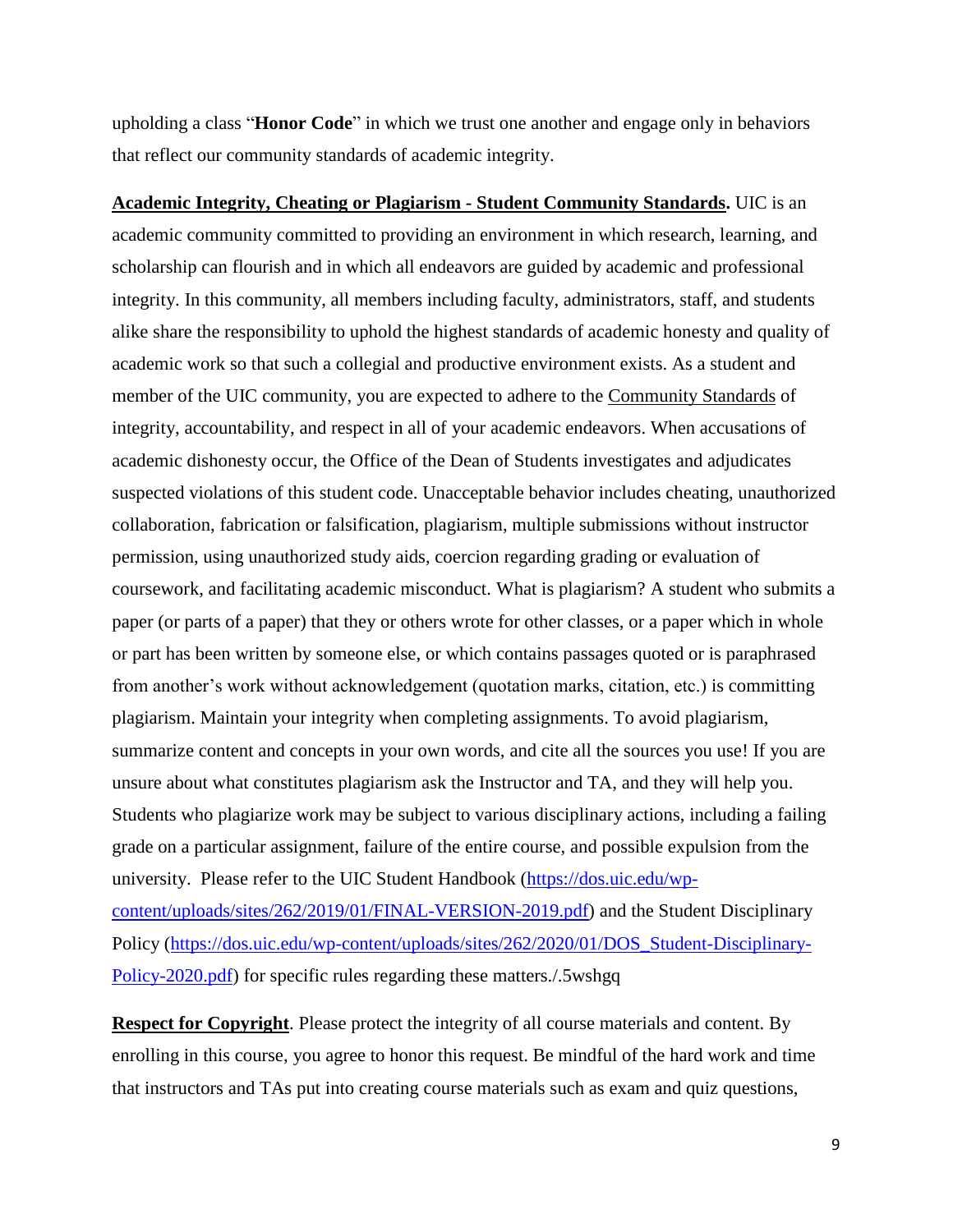worksheets, lecture videos, and reading materials. Please do not upload course materials not created by you onto third-party websites or share content with anyone who is not enrolled in our course. I am grateful for your cooperation in honoring this important request.

**Electronics Use Policy.** Please turn off your cell phone or set it to vibration during the online class. During class please mute your microphone until you are ready to talk and be respectful when others take their turn talking with their microphone. Loud noises, music or phone ringing during class are not respectful towards others. Students who disrupt class with improper behaviors or excessive use of electronic devices may lose 10 points on their final grade.

# **Course Schedule**

| <b>Week</b>    | Day | <b>Date</b> | <b>Topic</b>                                                                                                           | <b>Readings</b>        |
|----------------|-----|-------------|------------------------------------------------------------------------------------------------------------------------|------------------------|
| 1              | M   | 8/24        | <b>Syllabus and Course Introduction</b><br>Survey on research interests<br><b>Discussion Forum: Introduce Yourself</b> |                        |
|                | W   | 8/26        | <b>Communicating Scientific Research, Formulating your</b><br>own ideas<br>Introduction to the Group Project           | Beins & Beins, Ch 1, 2 |
| $\overline{2}$ | M   | 8/31        | <b>Ethics in Research</b><br><b>Group Project Work</b>                                                                 | The Belmont Report     |
|                | W   | 9/2         | <b>Topics in Cognitive Neuroscience and Cognitive</b><br><b>Research</b><br><b>Group Project Work</b>                  |                        |
| 3              | M   | 9/7         | Labor Day Holiday (no class)                                                                                           |                        |

Note: This course schedule may be revised. All revisions will be posted on Blackboard in a timely fashion.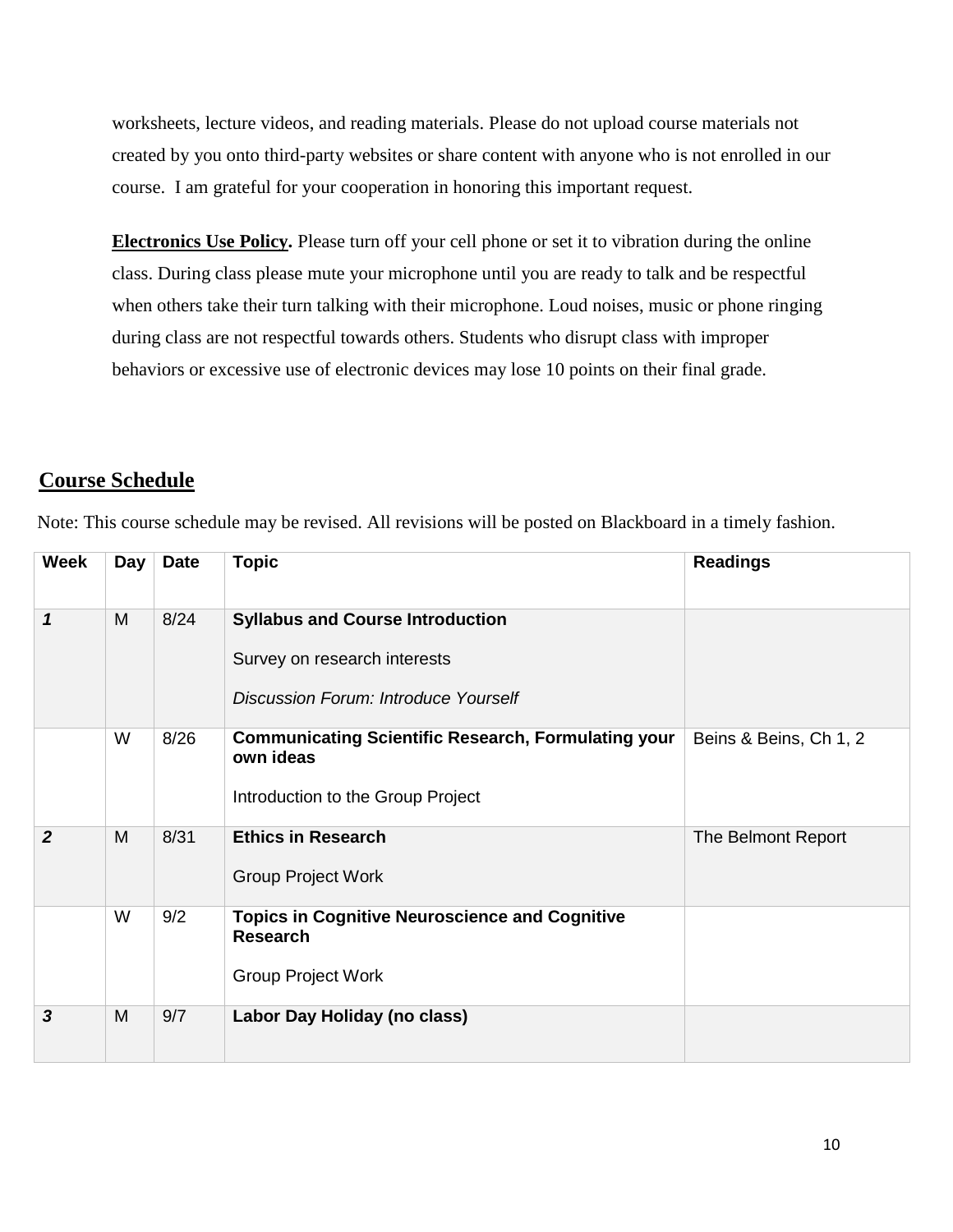|                  | W | 9/9  | Reading and Evaluating Scientific Work: Discussion of<br>a Journal Article (please read the Lo et al. 2016 article<br>before class)<br><b>Graded Discussion Forum</b> | <b>B&amp;B Ch 5</b><br>Lo et al. 2016<br><b>Article Reading Worksheet</b>        |
|------------------|---|------|-----------------------------------------------------------------------------------------------------------------------------------------------------------------------|----------------------------------------------------------------------------------|
| $\boldsymbol{4}$ | M | 9/14 | LAB 1/Report 1: Memory and Face Recognition<br><b>Report 2 Instructions</b><br><b>Formulating and Testing Hypotheses in Research</b>                                  | Cortes et al. 2017<br><b>APA Lab Notes</b>                                       |
|                  | W | 9/16 | <b>Excel Figure Construction Workshop</b><br><b>Class Practice</b>                                                                                                    | <b>Online Excel and SPSS</b><br>resources                                        |
| 5                | M | 9/21 | APA Writing: Title Page, Method, Reporting Statistical<br><b>Results</b><br>Group Project Work: Update on your research topic<br><b>Discussion Forum</b>              | B&B Ch 11, 12, 8<br>APA online resources                                         |
|                  | W | 9/23 | Research Project: Brief Group Presentation #1 (5 min<br>min)<br>Excel Figures - practice                                                                              | <b>Class Presentation</b>                                                        |
| 6                | M | 9/28 | <b>SPSS Data Entry and Analysis Workshop</b><br><b>Report 1 Data Analyses - Class Practice</b>                                                                        |                                                                                  |
|                  | W | 9/30 | APA Writing: Introduction, Hypotheses, Reporting<br><b>Results</b><br><b>Group Project Work</b>                                                                       | B&B Ch 10,12, 8                                                                  |
| $\overline{7}$   | M | 10/5 | APA Writing: Abstract, Discussion, References and<br><b>Literature Searches</b><br><b>Group Project Work</b><br><b>Graded Discussion Forum</b>                        | <b>B&amp;B Ch 4,13</b>                                                           |
|                  | W | 10/7 | LAB 2/Report 2: Language and Semantic Processing<br><b>Report 2 Instructions</b><br><b>LAB REPORT 1 DUE</b>                                                           | Reading<br><b>APA Lab Notes</b><br><b>LAB REPORT 1 DUE by</b><br><b>Midnight</b> |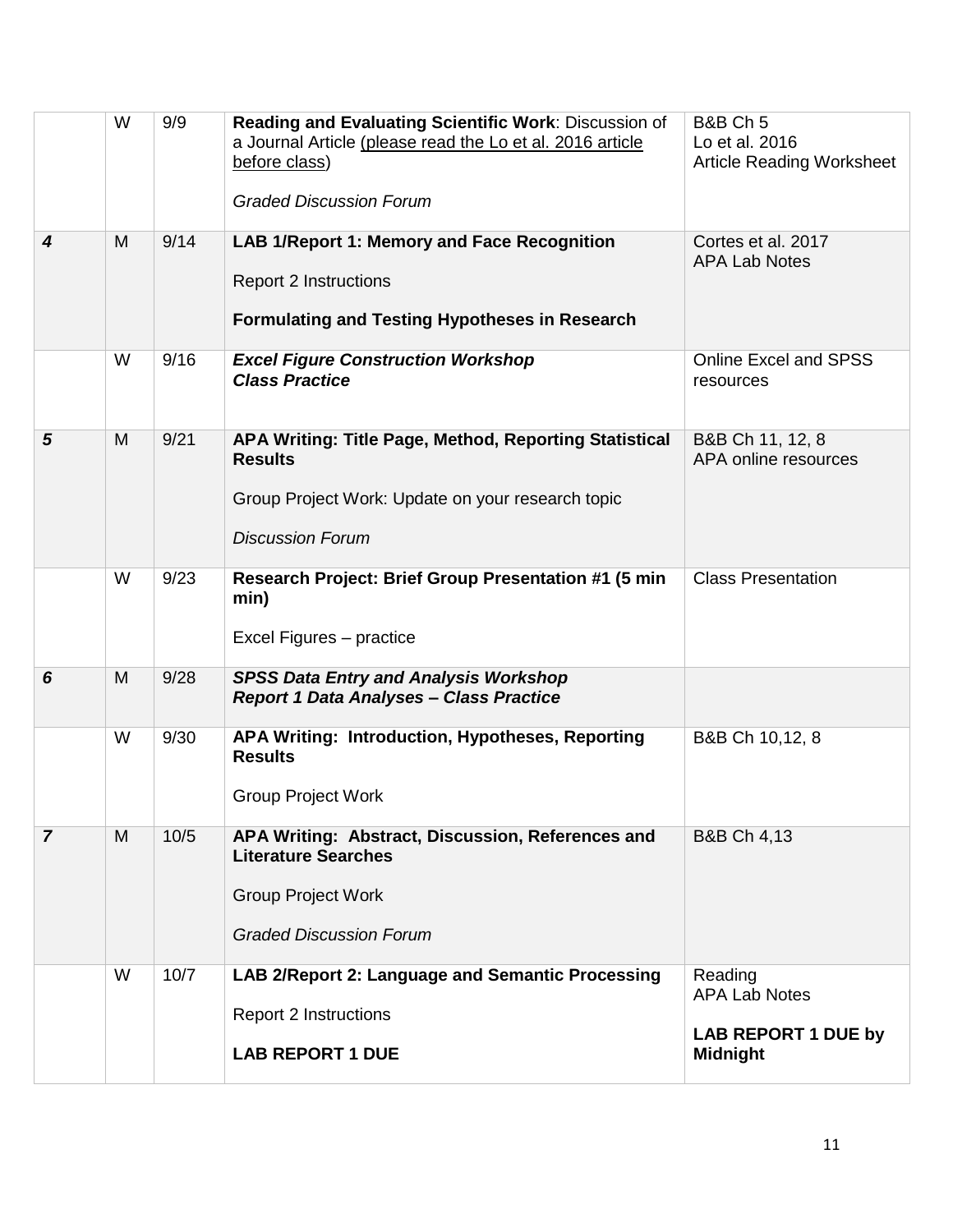| 8                | M | 10/12 | <b>Report 2 Data Analyses Workshop</b><br><b>Group Project Work</b>                                                                      |                                                                                  |
|------------------|---|-------|------------------------------------------------------------------------------------------------------------------------------------------|----------------------------------------------------------------------------------|
|                  | W | 10/14 | Independent Group Work: work on group presentation<br>(no class)                                                                         |                                                                                  |
| $\boldsymbol{9}$ | M | 10/19 | Research Project: Group presentation #2 in<br><b>PowerPoint (15 min)</b><br><b>Discussion Forum</b>                                      | <b>Class Presentation</b>                                                        |
|                  | W | 10/21 | Preparation for data collection: Consultation with<br>each Group                                                                         |                                                                                  |
| 10               | M | 10/26 | <b>Group Project Data Collection</b>                                                                                                     | <b>Suggested date for</b><br>starting data collection                            |
|                  | W | 10/28 | <b>Group Project Data Collection</b>                                                                                                     |                                                                                  |
| 11               | M | 11/2  | <b>Group Project Data Collection</b><br><b>Discussion Forum</b>                                                                          |                                                                                  |
|                  | W | 11/4  | <b>LAB REPORT 2 DUE</b><br>LAB 3/Report 3: Mental Rotation and Imagery<br><b>Report 3 Instructions</b><br><b>Graded Discussion Forum</b> | <b>LAB REPORT 2 DUE by</b><br><b>Midnight</b><br>Reading<br><b>APA Lab Notes</b> |
| 12               | M | 11/9  | <b>APA: Writing the Final paper</b><br><b>Group Project Data Collection</b>                                                              |                                                                                  |
|                  | W | 11/11 | <b>Group Project: Data Analyses &amp; Consultation</b>                                                                                   |                                                                                  |
| 13               | M | 11/16 | Group Project: Data Analyses & Consultation<br><b>Discussion Forum</b>                                                                   |                                                                                  |
|                  | W | 11/18 | Group Project: Data Analyses & Consultation                                                                                              |                                                                                  |
| 14               | M | 11/23 | <b>LAB REPORT 3 DUE</b><br>Paper Writing & Consultation by Group                                                                         | <b>LAB REPORT 3 DUE</b><br>by Midnight                                           |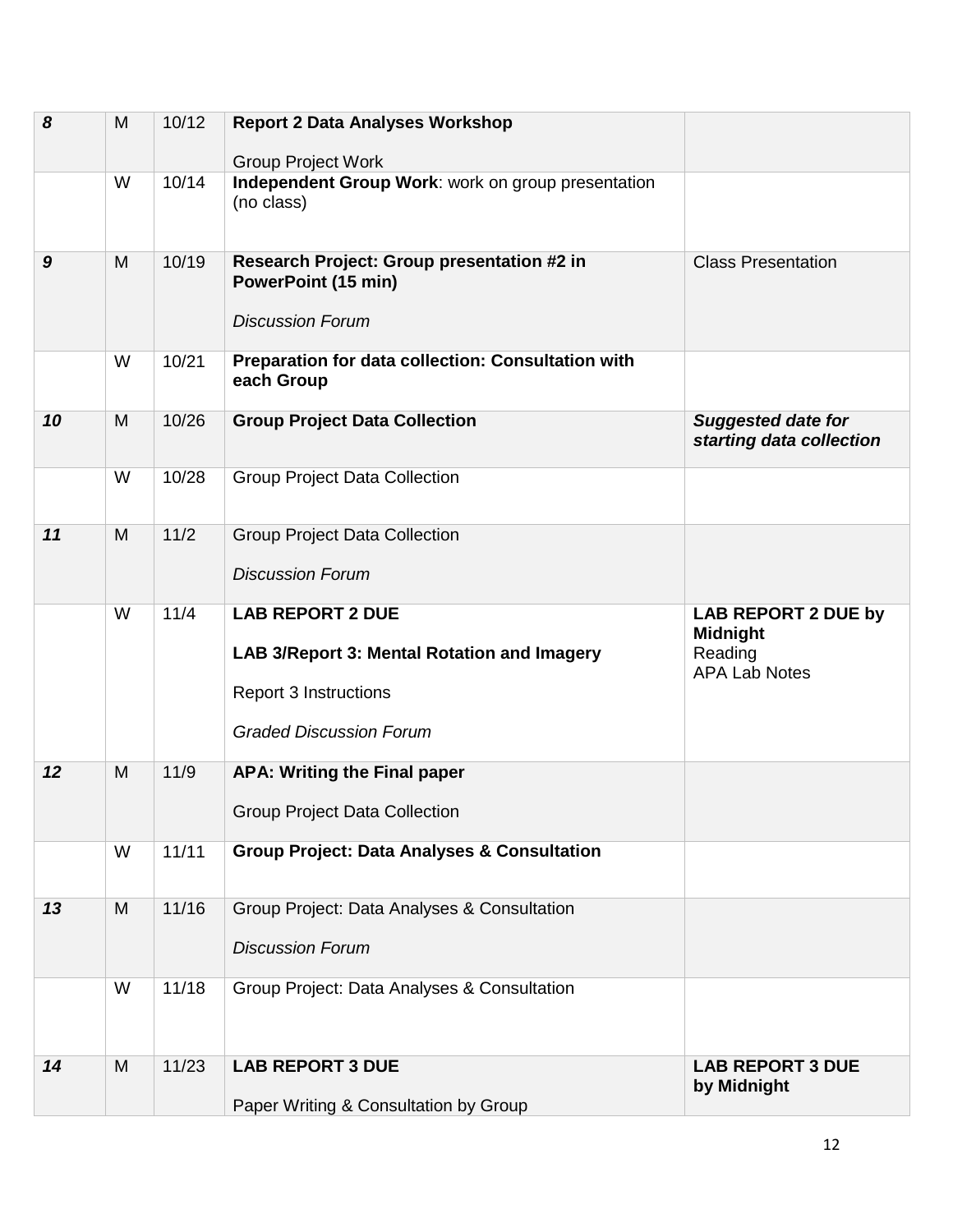|                                    | W | 11/25 | Independent Writing & Consultation Day (no class)<br><b>Graded Discussion Forum</b>                |                                              |
|------------------------------------|---|-------|----------------------------------------------------------------------------------------------------|----------------------------------------------|
| 15                                 | M | 11/30 | Independent Writing & Consultation Day (no class)<br>Extra-credit Paper due by midnight (optional) |                                              |
|                                    | W | 12/2  | <b>Research Project: Final Group Presentation (20 min)</b>                                         |                                              |
| 16<br><b>Finals</b><br><b>Week</b> | M | 12/7  | <b>FINAL GROUP RESEARCH PAPER DUE</b>                                                              | <b>FINAL PAPER DUE by</b><br><b>Midnight</b> |

# **RESOURCES FOR STUDENTS**

The **UIC Library** is located both on east and west campus, provides access to resources, study rooms, and research support both online via chat and in person. At Daley Library on the east side of campus, stop by the reference desk in the IDEA Commons, or make an appointment for research help on either side of campus. Learn more about library policies at [http://library.uic.edu/.](http://library.uic.edu/) To find research materials in specific subject areas view the Research Guides at<http://researchguides.uic.edu/>

The **UIC Writing Center.** The UIC Writing Center provides excellent online resources to help students with paper writing in general. In addition to working with us on specific written assignments, we strongly recommend that you take advantage of the UIC Writing Center resources, especially if writing has been a challenge for you in the past, or if you do not have a lot of experience with writing scientific papers. To learn more or set up an appointment: **[https://writingcenter.uic.edu/.](https://writingcenter.uic.edu/)**

The **Academic Center for Excellence (ACE)** can help if you feel you need more individualized instruction in reading and/or writing, study skills, time management, etc. Please call (312) 413- 0031 or visit<https://ace.uic.edu/> for more information.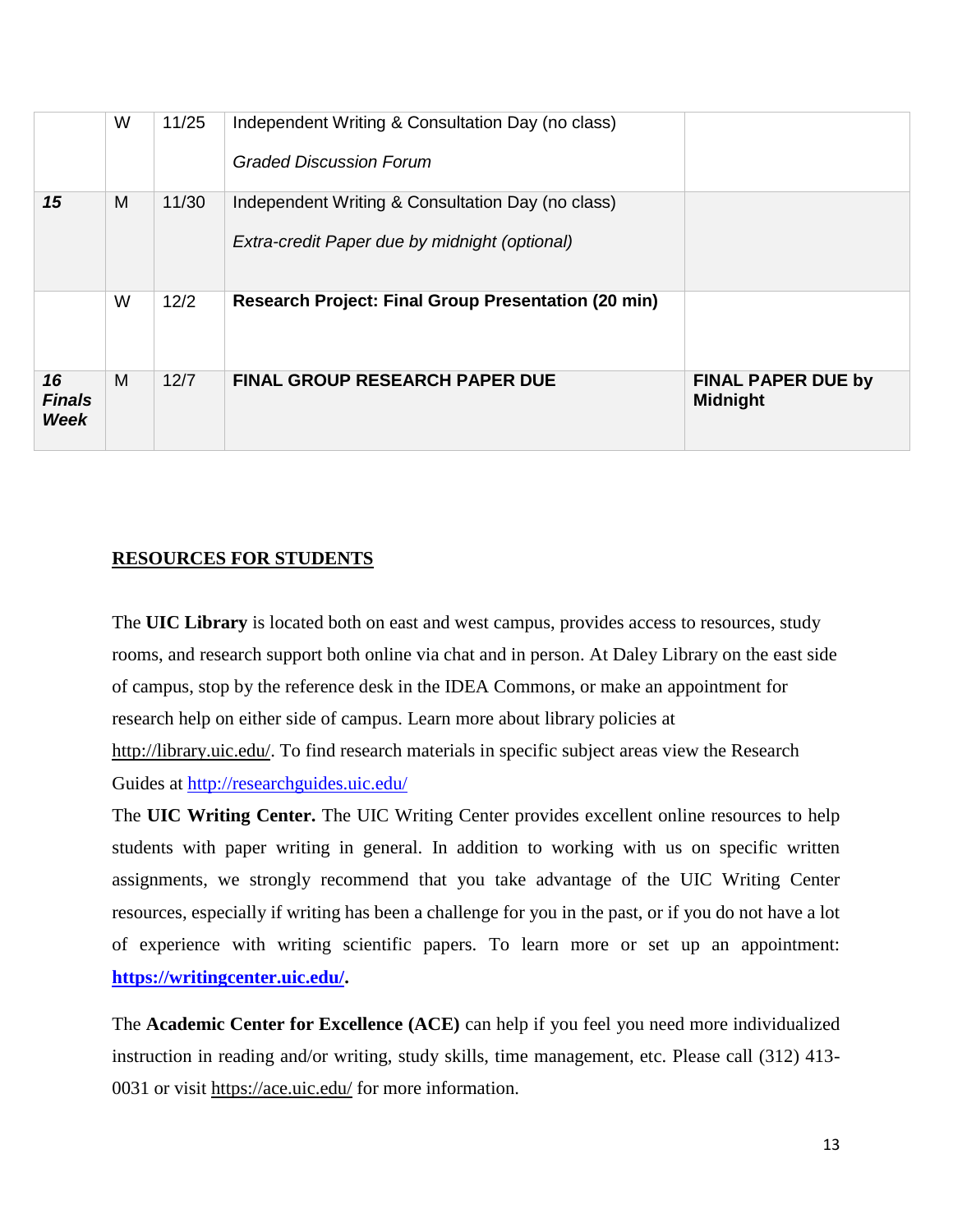The **Math and Science Learning Center**, located in the Science and Engineering South Building (SES) at 845 W. Taylor St. 3rd Floor, Room 247, is a meeting place for students in Math, Biological Sciences, Chemistry, Earth and Environmental Sciences, and Physics. At the MSLC, students can meet with graduate teaching assistants for tutoring in 100-level courses, arrange informal group study sessions with other students, or meet up with friends to attend one of the workshops, seminars, or other activities sponsored by the SLC during the semester. Visit the website at [https://mslc.uic.edu/,](https://mslc.uic.edu/) call 312-355-4900, or email at [mslc@uic.edu.](mailto:mslc@uic.edu)

The **UIC Wellness Center.** The UIC Wellness Center [\(https://wellnesscenter.uic.edu/resources](https://wellnesscenter.uic.edu/resources-and-services/)[and-services/\)](https://wellnesscenter.uic.edu/resources-and-services/) provides many useful resources on Wellness, and useful guidelines on how to manage and navigate your online classes: [https://wellnesscenter.uic.edu/news-stories/how-to](https://wellnesscenter.uic.edu/news-stories/how-to-navigate-online-classes/)[navigate-online-classes/.](https://wellnesscenter.uic.edu/news-stories/how-to-navigate-online-classes/)

**Counseling Resources for Students**. Counseling Services are available for all UIC students. You may seek free and confidential services from the Counseling Center at [www.counseling.uic.edu.](http://www.counseling.uic.edu/) The Counseling Center is located in the Student Services Building; you may contact them at (312) 996-3490 during normal business hours (M-F, 9 am - 5 pm). If calling after hours, press 2 to be connected to a crisis counselor. In addition to offering counseling services, the Counseling Center also operates the InTouch Crisis Hotline from 6:00 p.m.-10:30 p.m. They offer support and referrals to callers, as well as telephone crisis interventions; please call (312) 996-5535. Furthermore, the **Office of Applied Psychological Services** (OAPS) at UIC offers mental health services based on a sliding scale, [https://psch.uic.edu/research-programs/clinical/office-of](https://psch.uic.edu/research-programs/clinical/office-of-applied-psychological-services/)[applied-psychological-services/](https://psch.uic.edu/research-programs/clinical/office-of-applied-psychological-services/) .

The **Campus Advocacy Network** provides information and offers resources to all UIC students, faculty, and staff. Under the Title IX law you have the right to an education that is free from any form of gender-based violence and discrimination. Crimes of sexual assault, domestic violence, sexual harassment, and stalking are against the law and can be prevented. For more information or for confidential victim-services and advocacy, contact UIC's Campus Advocacy Network at 312- 413-1025 or visit [http://can.uic.edu/.](http://can.uic.edu/) To make a report to UIC's Title IX office, email [TitleIX@uic.edu](mailto:TitleIX@uic.edu) or call (312) 996-5657.

**Campus Security.** As a UIC student, you've chosen to live in one of the nation's largest cities. But, as at any university, crime is a reality. At UIC, we are strongly committed to our public